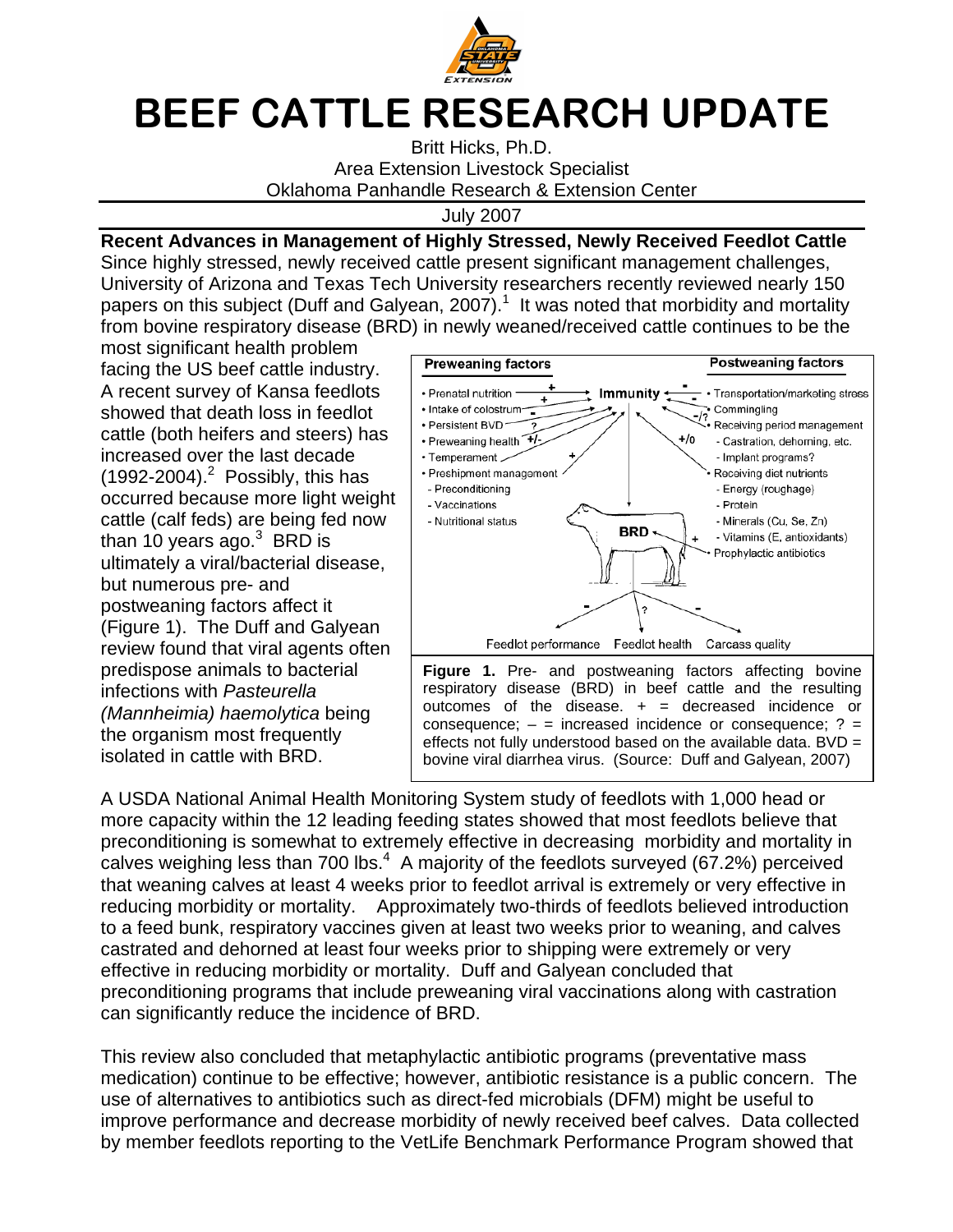feedyards (over 10 million cattle fed in 2003-2004) using DFM had increased average daily gains of 1.9 and 1.4% for steers and heifers, respectively, along with 1.9 and 3.9% improvements in feed efficiency. $5$  These feedlot results tend to be consistent with a review of published research which suggested that feeding bacterial DFM to feedlot cattle increased daily gain 2.5 to 5% and improved feed efficiency  $2\%$ .<sup>6</sup> In addition to performance benefits, DFM appear to improve health and response to antibiotic treatments. The VetLife data showed that performance advantages with DFM were much greater in cattle with greater (more than \$20 per animal) processing and medical treatment charges. In a review of receiving period studies (average length of 30 days), feeding DFM increased gains by 13.2%, increased feed consumption 2.5% and improved feed efficiency b 6.3%.<sup>7</sup>

Duff and Galyean also reviewed the effects of nutritional status on BRD. This review showed that diets with an increased energy concentration achieved by decreasing the dietary roughage concentration may slightly increase the rate of BRD morbidity. However, these higher energy diets also increase gain, feed intake and gain efficiency compared with lower energy, greater roughage diets. A review and summary of several receiving trials conducted at the Clayton Livestock Research center during the 1970's and 1980's showed that morbidity from BRD only decreased slightly as dietary roughage concentration increased (20% increase in roughage concentration only decreased morbidity by 1.35%). $8$ Whereas, average daily gain and dry matter intake were negatively affected by increasing roughage concentration (20% increase in roughage decreased gain by 0.39 lb and feed intake by 0.59 lb).

Duff and Galyean recommenced that the extent to which performance and BRD morbidity are affected by dietary protein concentration needs further study, but low and high protein concentrations should probably be avoided. Several trace minerals (copper, selenium, and zinc) affect immune function, but the effects of supplementation on cattle performance and immune function in field trials are variable and inconclusive. Duff and Galyean also stated that although there is some evidence that organically complexed mineral sources might occasionally have different effects on performance and immune function, the effects seem too variable to recommend feeding particular sources. They also concluded that adding vitamin E to receiving diets (> 1,000 IU/hd/day) may be beneficial in decreasing BRD morbidity, but has little effect on performance.

In summary, even after decades of research, our ability to modify the incidence of BRD through nutritional manipulations is limited. Thus, Duff and Galyean recommended that diets for newly received cattle be formulated to adjust nutrient concentrations for low feed intake (due to stress) and to provide optimal performance during the receiving period.

## **Effect of Continuous versus Intermittent Transportation on Lambs**

Recent Texas A&M University research determined the efficacy of rest stops on the welfare of transported lambs. This research evaluated three treatments: 1) transported for 22 hours (continuous), 2) transported for 8 hours, unloaded and rested for 6 hours, transported for 8 hours, unloaded and rested for 24 hours, transported for 6 hours (rested), and 3) remained in home pasture throughout study (control). During rest stops, lambs were provided feed and water. This trial took place during late July of 2003 in College Station, TX with a mean ambient temperature of 83 $F$  (range of 65 to 103 $F$ ) and mean relative humidity of 59.9% (range of 29.1 to 92.4%). These researchers observed that access to feed and water during intermittent rest periods was sufficient to prevent rested lambs from losing